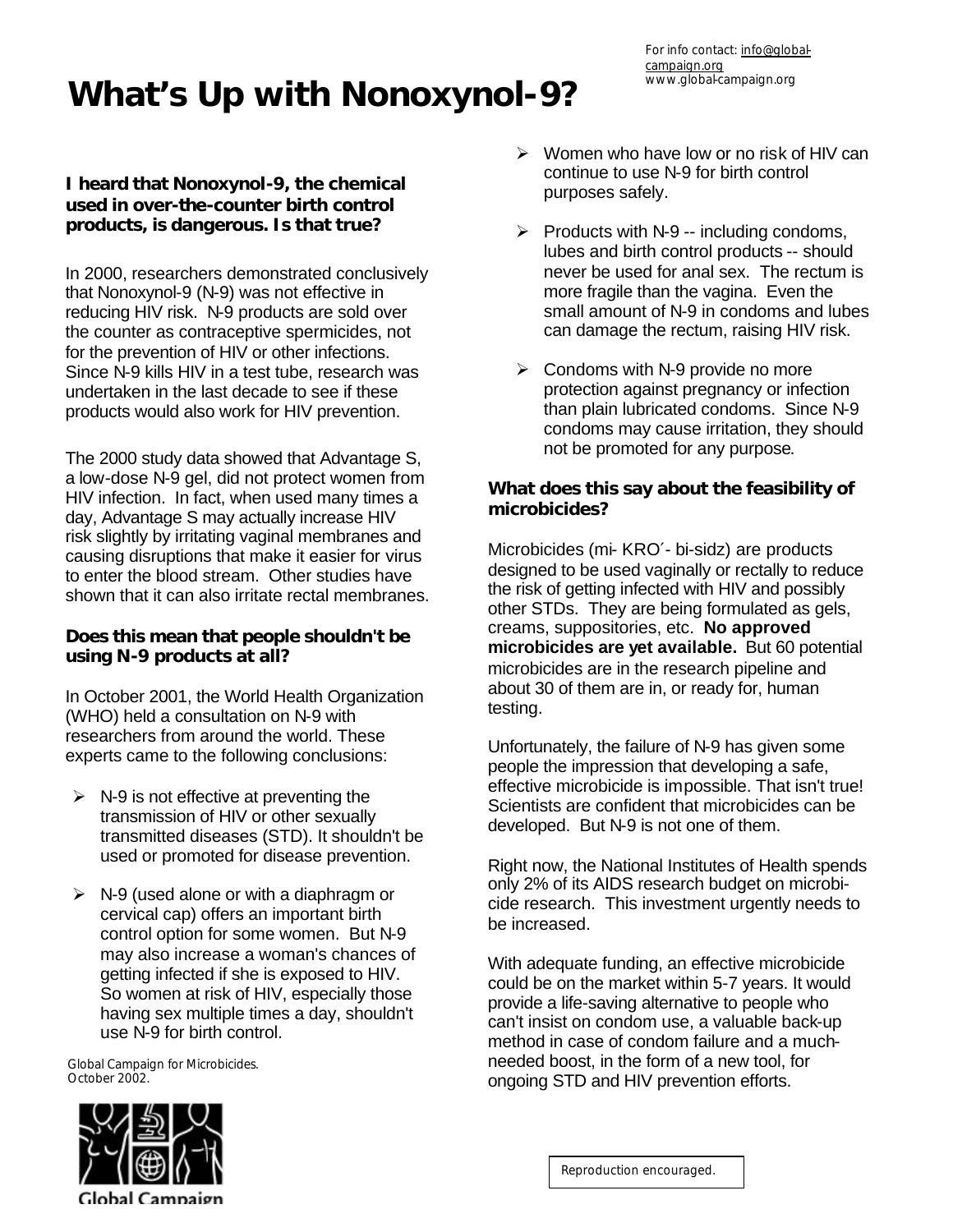New research has proven that N-9 does *not* prevent HIV or STD transmission. Both the World Health Organization (WHO) and the US Centers for Disease Control and Prevention (CDC) put out guidance cautioning against using N9 for disease prevention -- and especially cautioning against rectal use.

On September 26, a broad-based coalition of over 85 leading scientists and health groups issued a public statement calling upon condom and lubricant manufacturers to voluntarily remove N-9 from their products. Spearheaded by the Global Campaign for Microbicides, Call organizers have been in dialogue with the condom and lubricant manufacturers about this since June. *All major lubricant manufacturers have now agreed to put public health above profits and to stop adding N-9 to the sexual lubricants they produce*. While lubricants containing N-9 may still be on your shelves, new stock you receive in coming months should not have it.

Several condom manufacturers also responded by stopping production of condoms with N-9. Among these are: Planned Parenthood, Johnson & Johnson's condom-producing subsidiary in Brazil and Mayer Laboratories--distributor of Maxx and Kimono condoms. Unfortunately, the top three condom manufacturers—Ansell Ltd., maker of Lifestyles condoms; Church & Dwight Company, maker of Trojan; and SSL International PLC, the parent company of Durex—have resisted, arguing that N-9 on condoms provides women with back-up protection against pregnancy in case of condom failure.

The companies, however, have no data to substantiate that claim. The WHO consensus report, available at http://www.who.int/reproductive-health/rtis/nonoxynol9.html concludes, "There is no evidence that N-9-lubricated condoms provide any additional protection against pregnancy or STDs compared with condoms lubricated with other products. Since adverse effects due to the addition of N-9 to condoms cannot be excluded, such condoms should no longer be promoted."

**Please note: we are NOT disputing the effectiveness of regular, lubricated condoms.** Condoms alone are a very effective form of pregnancy and disease prevention and we applaud you for selling them. **We are also NOT calling for the removal of contraceptive foams, crèmes and other products designed specifically for vaginal use**, as these remain an important birth control option for women at low risk of HIV infection or other STDs.

**Send a letter to your local retailer encouraging them to stop selling condoms and lubricants containing N-9 today!** 

**For more information, contact the Global Campaign for Microbicides at www.global-campaign.org or contact Sanford Gaylord at the AIDS Foundation of Chicago, 312-922-2322 or sgaylord@aidschicago.org.**